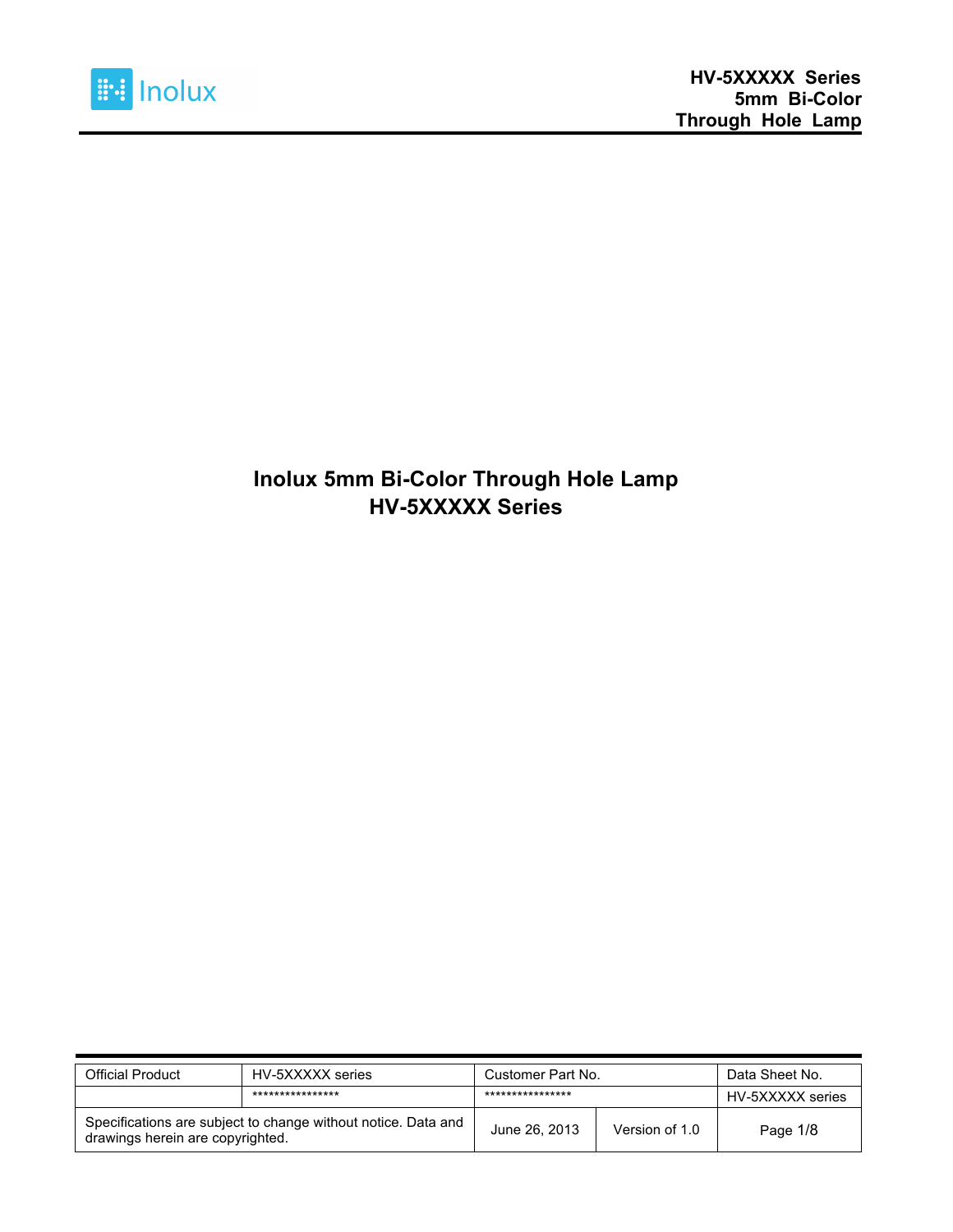

#### **DISCLAIMER**

INOLUX reserves the right to make changes without further notice to any products herein to improve reliability, function or design. INOLUX does not assume any liability arising out of the application or use of any product or circuit described herein; neither does it convey any license under its patent rights, nor the rights of others.

## **LIFE SUPPORT POLICY**

INOLUX's products are not authorized for use as critical components in life support devices or systems without the express written approval of the President of INOLUX or INOLUX INTERNATIONAL. As used herein:

1. Life support devices or systems are devices or systems which, (a) are intended for surgical implant into the body, or (b) support or sustain life, and (c) whose failure to perform when properly used in accordance with instructions for use provided in the labeling, can be reasonably expected to result in a significant injury of the user.

2. A critical component in any component of a life support device or system whose failure to perform can be reasonably expected to cause the failure of the life support device or system, or to affect its safety or effectiveness.

| Official Product                                                                                  | HV-5XXXXX series | Customer Part No. | Data Sheet No. |                  |
|---------------------------------------------------------------------------------------------------|------------------|-------------------|----------------|------------------|
|                                                                                                   | **************** | ****************  |                | HV-5XXXXX series |
| Specifications are subject to change without notice. Data and<br>drawings herein are copyrighted. |                  | June 26, 2013     | Version of 1.0 | Page 2/8         |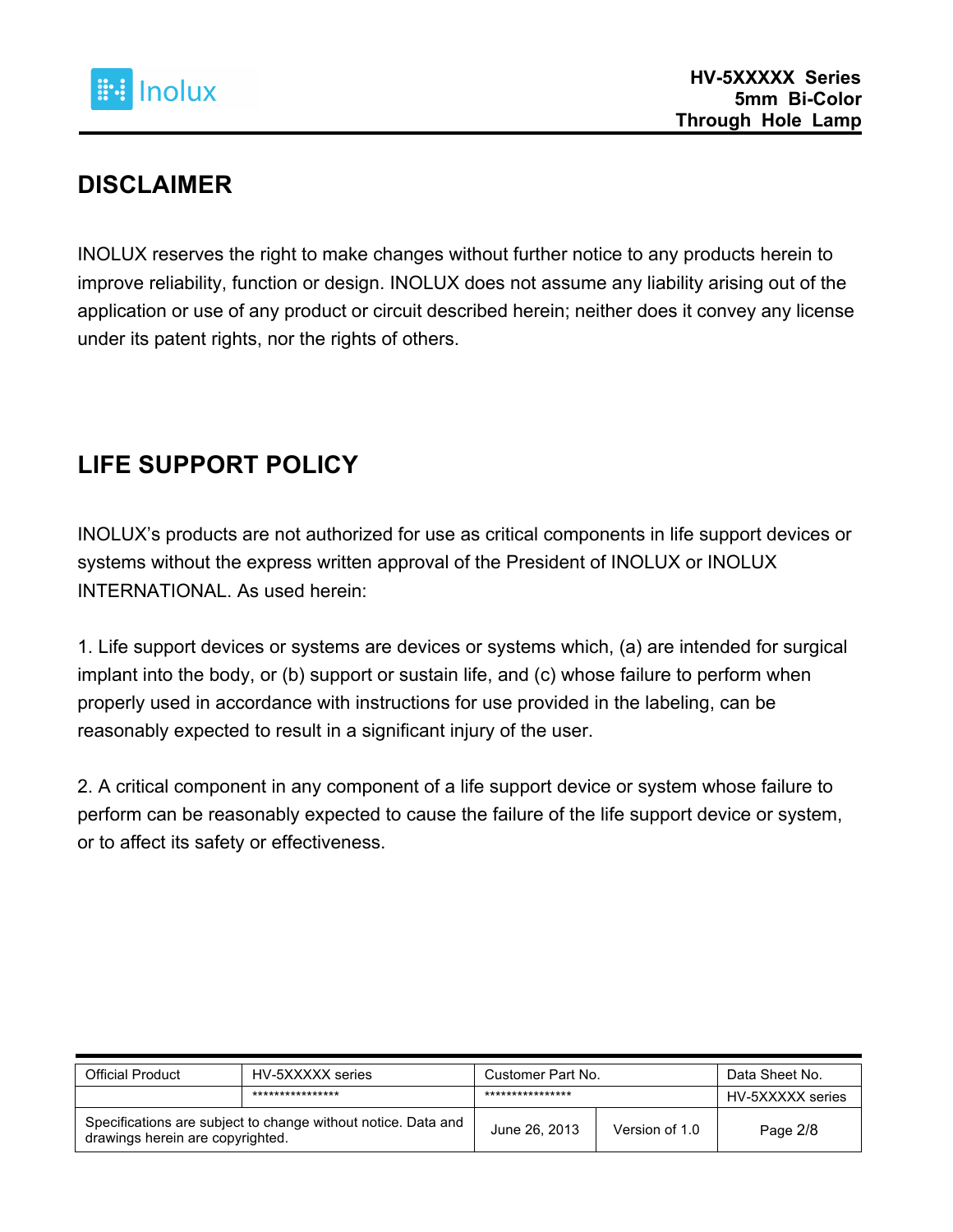

# **Orderable Information**

|             | V                  | - 5 X X X X - '                 |                   |  |                   |                      |                |                      |  |
|-------------|--------------------|---------------------------------|-------------------|--|-------------------|----------------------|----------------|----------------------|--|
|             |                    |                                 |                   |  |                   |                      |                |                      |  |
|             | <b>Series Name</b> |                                 | <b>Color Code</b> |  |                   | <b>Viewing Angle</b> |                | <b>Customer Code</b> |  |
| <b>IHV=</b> |                    | <b>RYG=</b>                     |                   |  | 60= 60 $^{\circ}$ |                      | <b>IYYYY =</b> |                      |  |
|             | Inolux Through     | 1625nm Red/570nm Yellow Green   |                   |  | $70 = 70^\circ$   |                      |                | Customer code        |  |
| Hole Lamp   |                    | $YYG=$                          |                   |  |                   |                      |                |                      |  |
|             |                    | 590nm Yellow/570nm Yellow Green |                   |  |                   |                      |                |                      |  |

| Official Product                                                                                  | HV-5XXXXX series | Customer Part No. | Data Sheet No. |                  |
|---------------------------------------------------------------------------------------------------|------------------|-------------------|----------------|------------------|
|                                                                                                   | **************** | ****************  |                | HV-5XXXXX series |
| Specifications are subject to change without notice. Data and<br>drawings herein are copyrighted. |                  | June 26, 2013     | Version of 1.0 | Page 3/8         |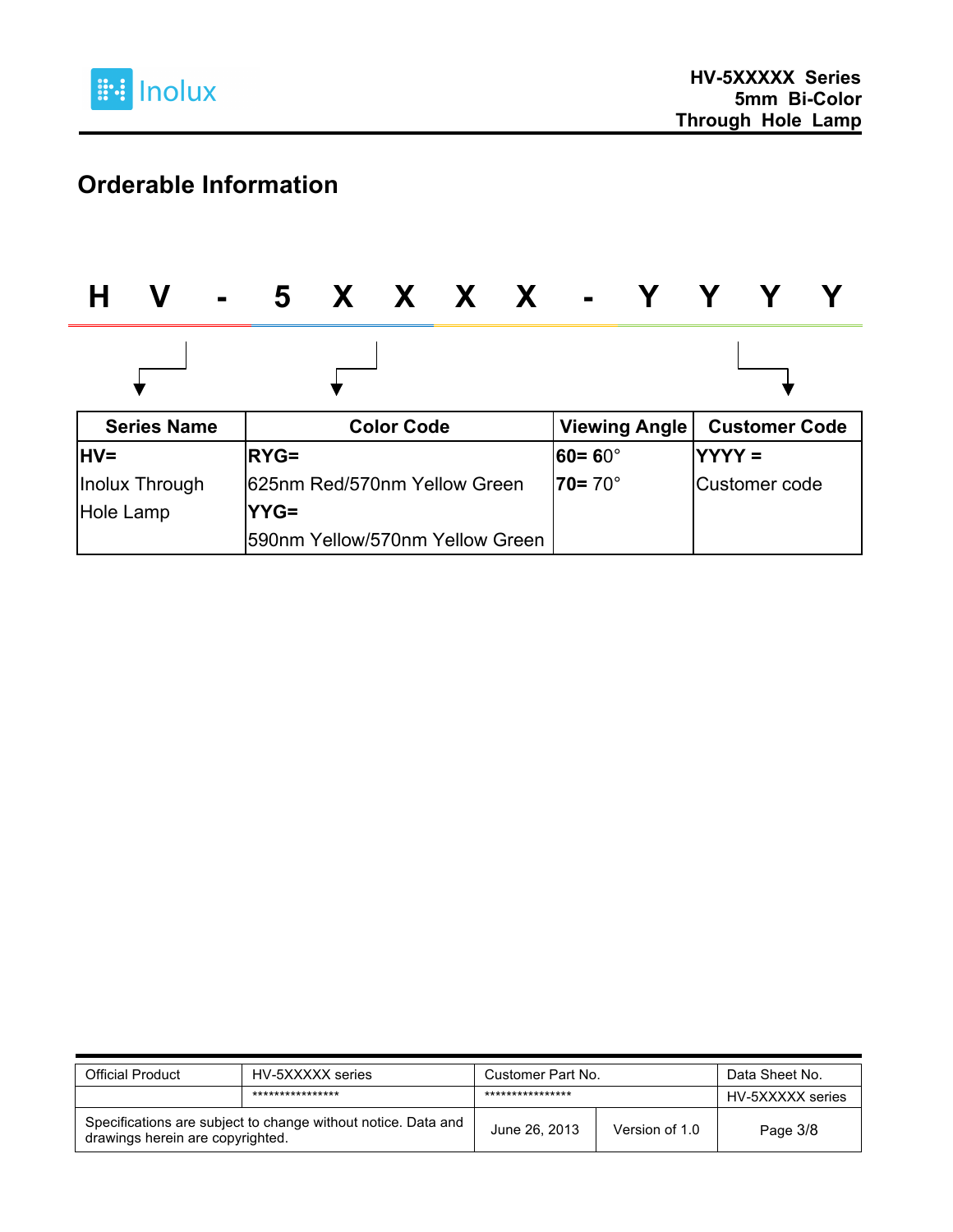

#### **Features:**

- Bi-Color
- Popular 5mm through hole package
- White Diffused Lens
- GaAsP/GaP technology
- Solid state reliability
- Special packaging available upon request



| <b>Official Product</b>                                                                           | HV-5XXXXX series | Customer Part No. |                | Data Sheet No.   |
|---------------------------------------------------------------------------------------------------|------------------|-------------------|----------------|------------------|
|                                                                                                   | **************** | ****************  |                | HV-5XXXXX series |
| Specifications are subject to change without notice. Data and<br>drawings herein are copyrighted. |                  | June 26, 2013     | Version of 1.0 | Page 4/8         |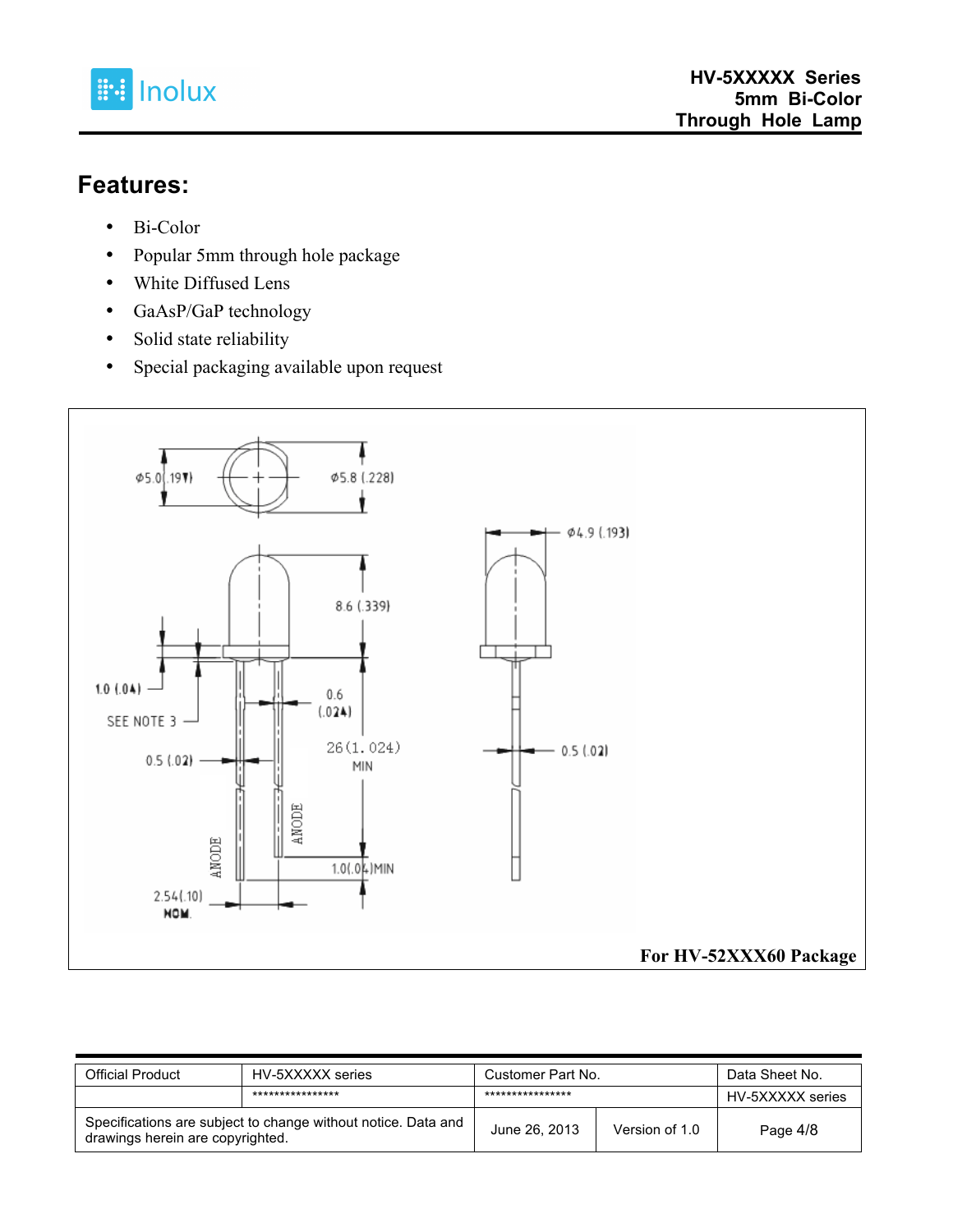



-All Dimensions are in millimeters

 $-Tolerance = +/- 0.25mm$ 

| Official Product                                                                                  | HV-5XXXXX series | Customer Part No. |                | Data Sheet No.   |
|---------------------------------------------------------------------------------------------------|------------------|-------------------|----------------|------------------|
|                                                                                                   | **************** | ****************  |                | HV-5XXXXX series |
| Specifications are subject to change without notice. Data and<br>drawings herein are copyrighted. |                  | June 26, 2013     | Version of 1.0 | Page 5/8         |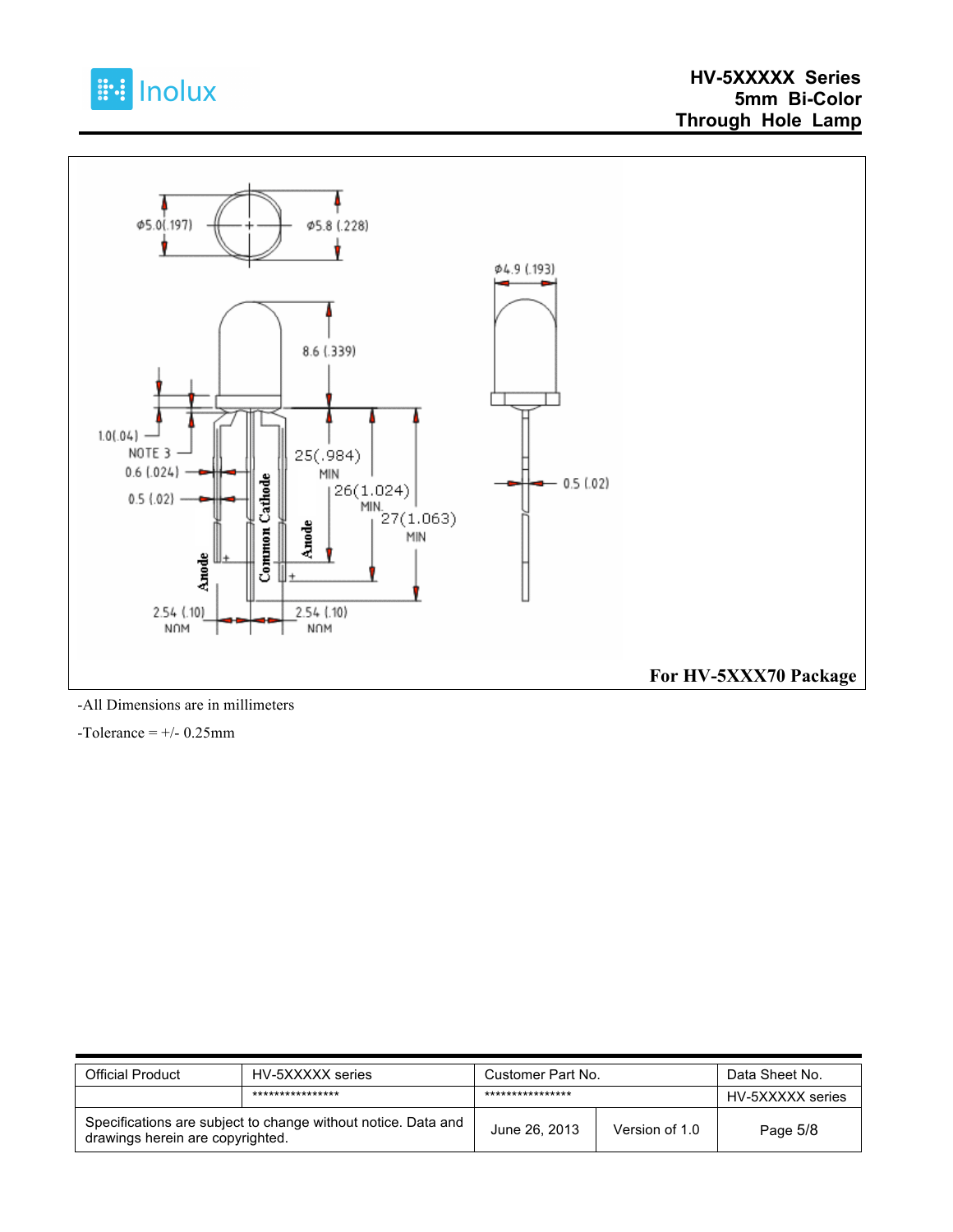

## **Absolute Maximum Ratings at Ta=25C**

| <b>Parameter</b>                                           | <b>Symbol</b>         | GaAsP/GaP      | Unit      |
|------------------------------------------------------------|-----------------------|----------------|-----------|
| Power Dissipation                                          | P <sub>d</sub>        | 78             | mW        |
| Reverse Voltage                                            | $V_r$                 | 5              | V         |
| <b>Forward Current</b>                                     | IF                    | 30             | mA        |
| <b>Reverse Current</b>                                     | $\rm{Ir}$             | 10             | $\mu$ A   |
| Peak Current (1/10 Duty Cycle,<br>$0.1$ ms pulse width $)$ | I <sub>F</sub> (Peak) | 100            | mA        |
| <b>Operating Temperature Range</b>                         | Topr                  | $-40$ to $+80$ | $\circ$ C |
| <b>Storage Temperature Range</b>                           | $T_{\text{stg}}$      | $-40$ to $+85$ | $\circ$ C |
| Lead Soldering Temp                                        | $T_{sol}$             | 260            | $\circ$ C |

## **Electrical and Optical Characteristic ( @ 25 degree C )**

| Parameter                | R   |     | YG  | <b>Test Condition</b> |
|--------------------------|-----|-----|-----|-----------------------|
| Luminous Intensity:      |     |     |     |                       |
| Min (mcd)                | 1.0 | 1.0 | 1.0 | $If=10mA$             |
| Typ (mcd)                | 2.0 | 2.0 | 2.0 | $If=10mA$             |
| Forward voltage (Vf)     |     |     |     |                       |
| Typ                      | 2.0 | 2.0 | 2.0 | $If=10mA$             |
| Max                      | 2.4 | 2.4 | 2.4 | $If=10mA$             |
| Dominant Wavelength (nm) | 625 | 590 | 570 | $If=10mA$             |

**-** Brightness tolerance = +/- 10%

| <b>Official Product</b>                                                                           | HV-5XXXXX series | Customer Part No. |                | Data Sheet No.   |  |
|---------------------------------------------------------------------------------------------------|------------------|-------------------|----------------|------------------|--|
|                                                                                                   | **************** | ****************  |                | HV-5XXXXX series |  |
| Specifications are subject to change without notice. Data and<br>drawings herein are copyrighted. |                  | June 26, 2013     | Version of 1.0 | Page 6/8         |  |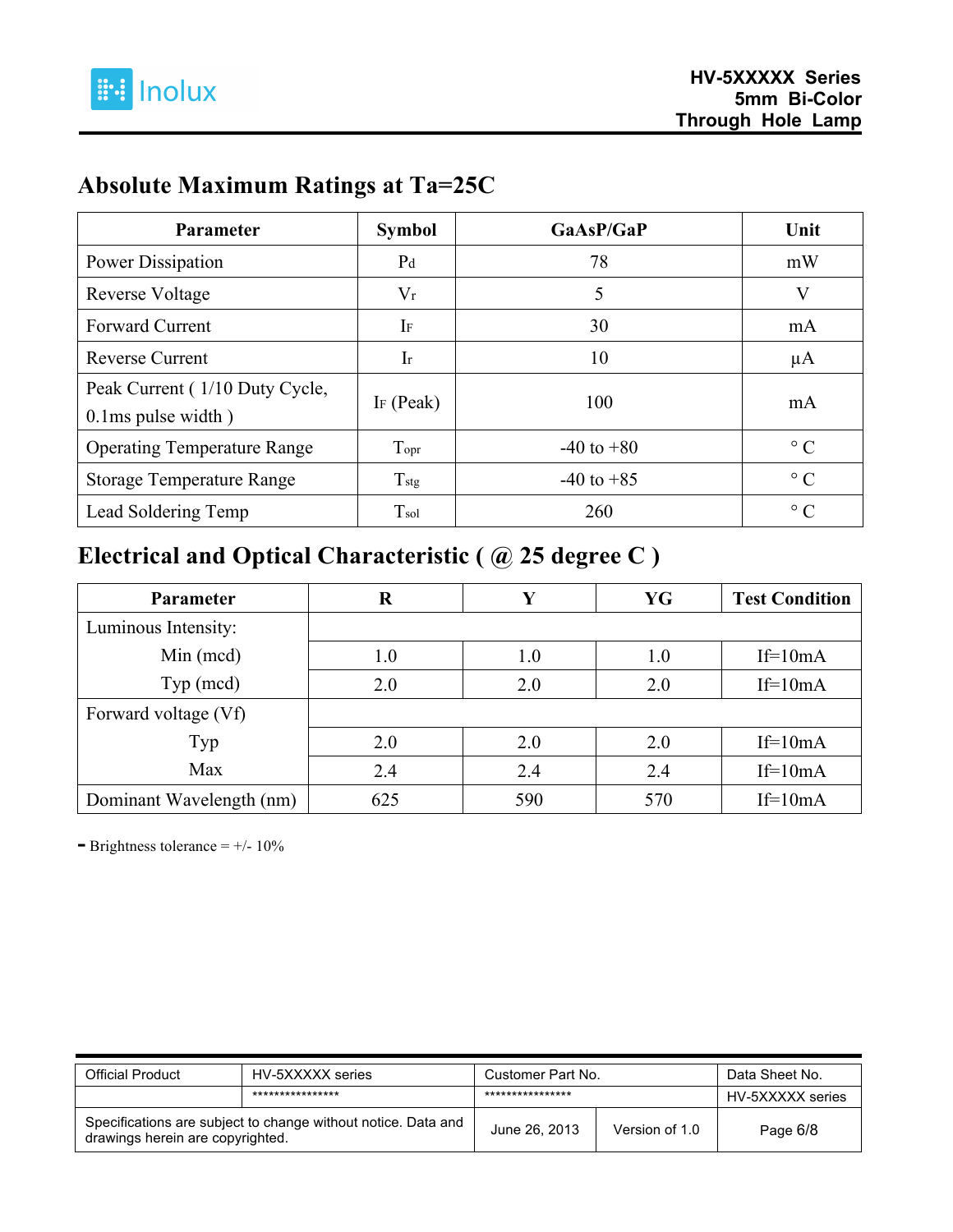



| <b>Official Product</b>                                                                           | HV-5XXXXX series | Customer Part No. |                | Data Sheet No.   |
|---------------------------------------------------------------------------------------------------|------------------|-------------------|----------------|------------------|
|                                                                                                   | **************** | ****************  |                | HV-5XXXXX series |
| Specifications are subject to change without notice. Data and<br>drawings herein are copyrighted. |                  | June 26, 2013     | Version of 1.0 | Page 7/8         |